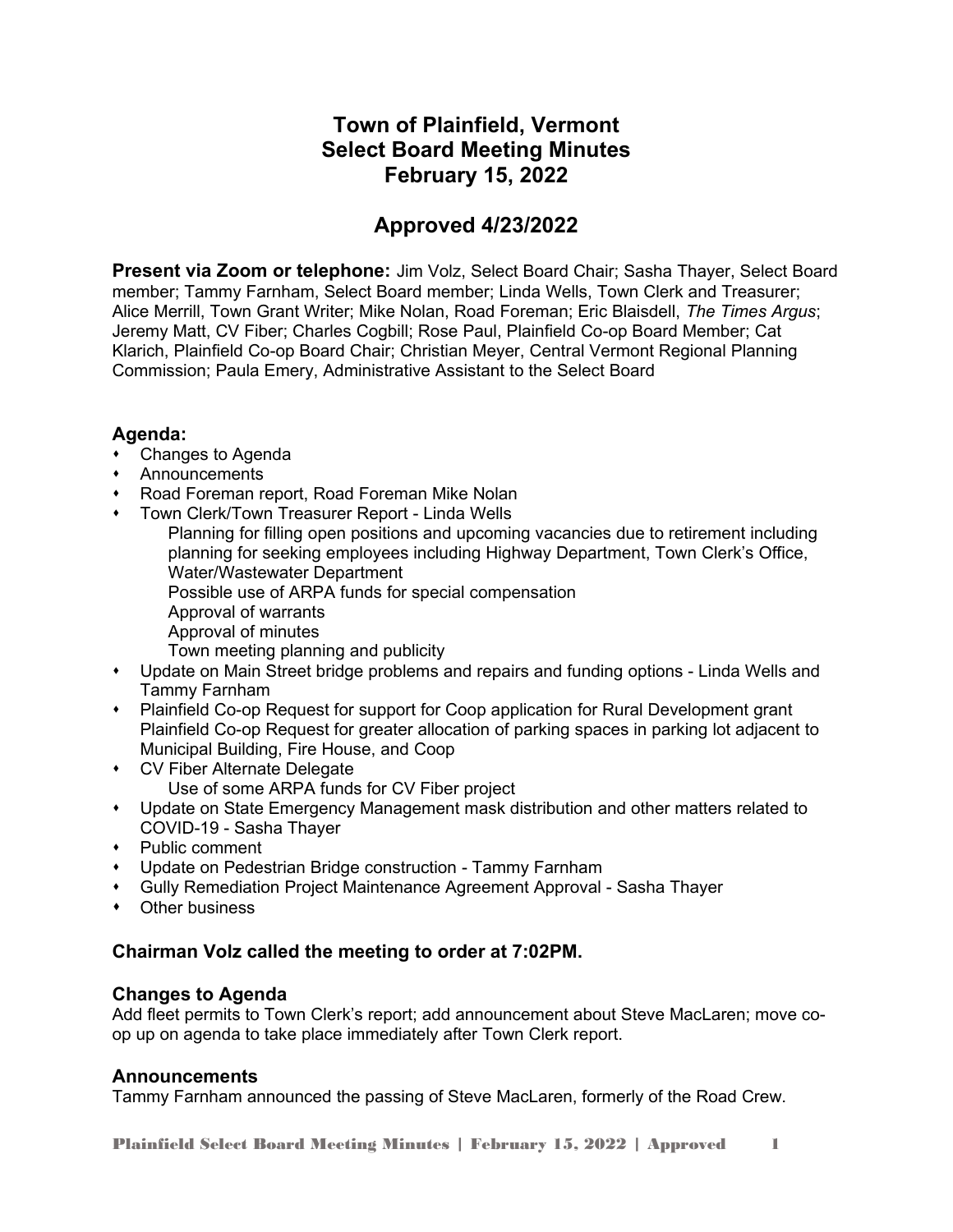**Farnham moved to have the town authorize funding for a memorial gift of flowers or contribution to a charity of the family's choice, to be determined, of up to \$100.00. The motion passed unanimously.** 

## **Road Foreman report** – **Mike Nolan**

Nolan reported the following:

- The road crew attempted to tow cars parked overnight in front of Positive Pie last week. The cars prevented them from clearing snow from that intersection. Will continue to try to get a towing company to come.
- Some frozen culverts were thawed.
- They are pushing snow banks back in preparation for upcoming rain.
- The equipment is functioning well.
- The contracted plow drivers are working out well.
- There were issues with the sidewalk plowing caused by the amount of snow and wetness of the snow.
- There were no responses to the advertisements for a new road crew hire.

## At this point, the Select Board jumped ahead to

## **Planning for Filling Open Positions and Upcoming Vacancies**

Tammy Farnham agreed to work with Linda Wells to post advertisements on Zip Recruiter and Indeed. There was discussion about how to retain staff and attract new staff.

### **The Select Board opted to hold a special meeting to discuss hiring for the Road Crew with Mike Nolan in attendance on Thursday, February 17th at 5:30PM, weather depending.**

# **Town Clerk/Town Treasurer Report - Linda Wells**

town reports are being printed now and should be mailed by Saturday, the  $19<sup>th</sup>$ there is no open town meeting this year.

voting will be by Australian ballot again this year

the polls will be at municipal office

open from 7 – 7 required to open early due to vote on cCVCC proposal

find link for information in the Twiwnfield annual Report

processed 278 absentee ballot requests

if you haven't received a postcard in the mail you should contact the town office directly or come to the town office on March 1 to vote in person

#### **Approval of Warrants**

**Tammy Farnham moved to approve two payroll warrants from February 2 and 11, and the motion carried unanimously.** 

#### **Cleaning the Town Office**

Wells reported that they are having an issue with getting the Town Offices cleaned. LamCo is no longer working in Plainfield. Assistant Clerk, Carol Smith has offered to do the job and would be doing so as an employee and not an independent contractor. **The Select Board decided to allow Wells to use her discretion to make arrangements to fill the cleaning position.** 

#### **Fleet Permits**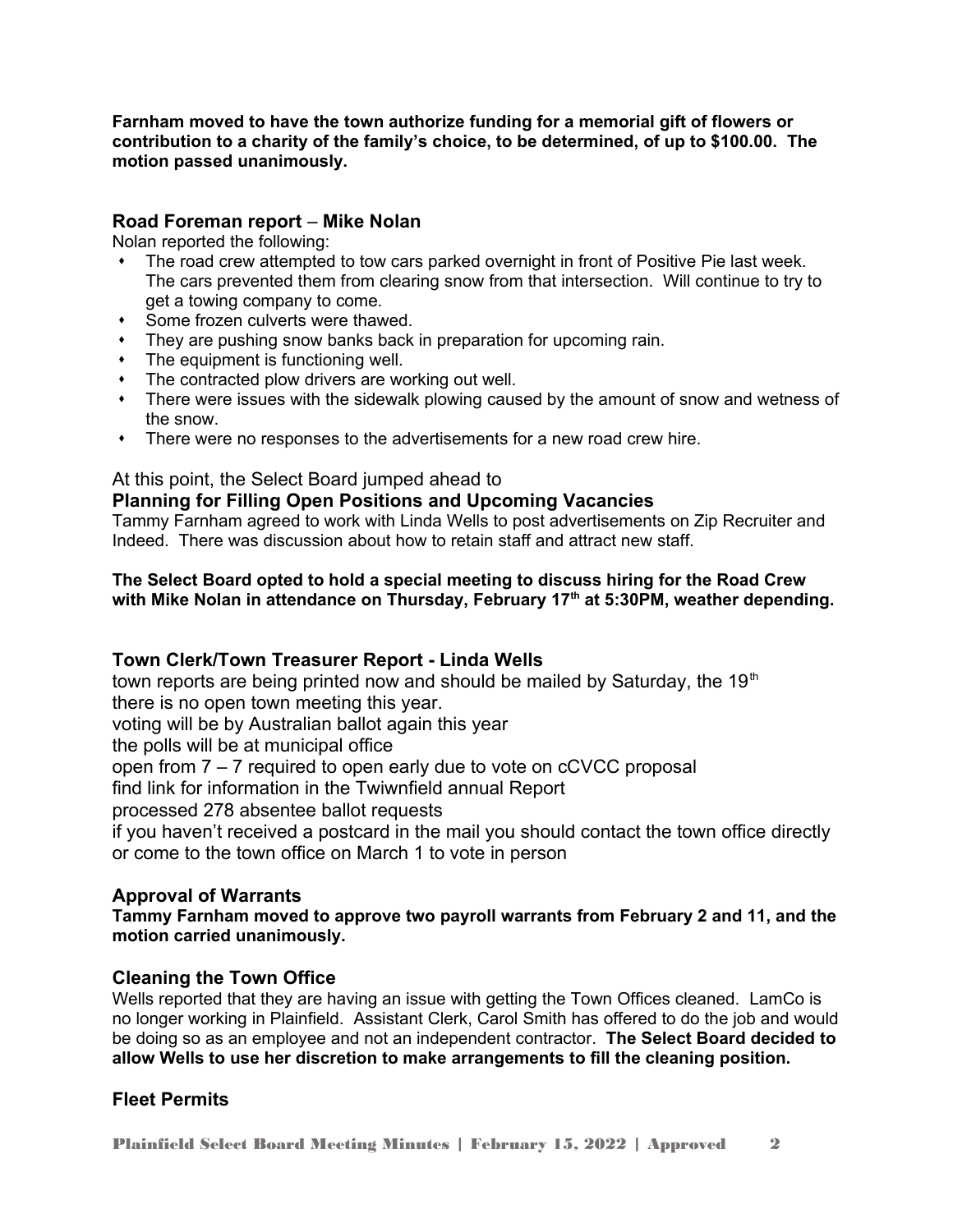**Sasha Thayer moved to approve the Fleet Permit for La Jeunesse Construction, Inc. of East Barre. The motion carried unanimously.**

**Tammy Farnham moved to approve the Fleet Permit for New England Quality Service, Inc. of Rutland and Barrett Trucking Co., Inc. of Burlington. The motion carried unanimously.** 

#### **Approval of Minutes**

**Sasha Thayer moved to approve minutes for February 1 and January 4 minutes. The motion carried unanimously. February 19 minutes are still in draft form and not approved.** 

**November 19 minutes were discussed and approved unanimously.** 

#### **Town Meeting Planning and Publicity**

Information about voting and about how to participate in the February 22 Informational Meeting is available on the town website. The Informational Meeting will be held by Zoom and can be attended by telephone. Information will be posted at the public posting areas of Plainfield Coop, Town Office and Post Office.

#### **Update on Main Street Bridge Problems and Repairs and Funding Options**

Farnham met with VTrans representatives and members of the Daniels Company to inspect the bridge last week. It was determined that the bridge is safe and that it needs maintenance and cosmetic work. One beam underneath cannot be fully repaired, as the rebar is rusted, but it can be cleaned. This rust will not affect the stability of the bridge. The surface of the bridge needs maintenance. All previously cited concerns and issues in the state's bridge reports still stand.

VTrans will provide options and recommendations at a later date. They are also seeking funding for the project. The Daniels Co. will provide estimates. Linda Wells is working on a structural grant for funding.

#### **Options provided by VTrans will be evaluated at a later date.**

#### **Plainfield Coop**

Cat Klarich of the Plainfield Co-op Board of Directors, requested that the Select Board support a USDA Rural Development grant for a feasibility study that will be used to evaluate whether the co-op remains in place with expansions and improvements to the building, or if it will leave the lower village for an as-yet-undetermined location on Route 2. **Sasha Thayer moved to approve and to authorize Jim Volz to sign the grant application on behalf of the town. The motion carried unanimously.**

The Plainfield Co-op requested that the Town of Plainfield provide four more parking spots along the cemetery fence. Linda Wells spoke against this, noting that the town will need the parking once the coronavirus pandemic is over. She noted that the two spots on the street in front of the town offices are available for co-op parking and that co-op employees are parking along the back wall of the fire station, using up several customer parking spots.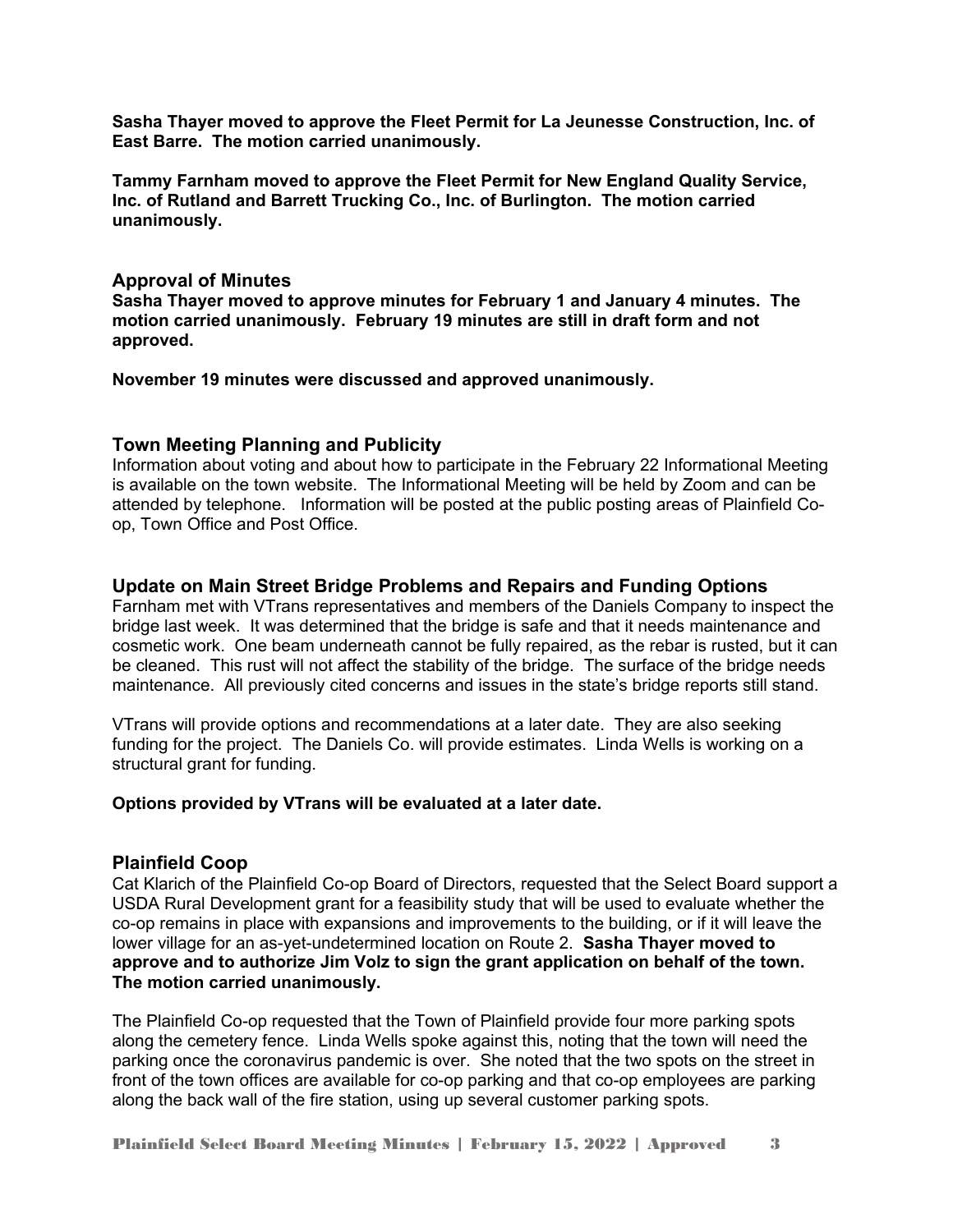There was discussion about sharing some of the parking spots and **it was decided that the town will designate two of the municipal parking spots as short-term parking that can be used by co-op shoppers or visitors to the municipal building**. Cat Klarich agreed that the co-op could help pay for the new signs. **Volz suggested, and all interested parties agreed, that the co-op will coordinate with Linda Wells and the Select Board to determine the wording for the signs and the cost sharing arrangements via email over the coming two weeks.** 

**This issue will be revisited to consider the proposals for sign language and cost sharing at the next meeting and the matter will be decided then.** 

#### **CV Fiber Alternate Delegate**

Jeremy Matt, Plainfield Representative to the CV Fiber board of directors, requested information about where the town is in the process of appointing an alternate to the CV Fiber board of directors. In doing so, he provided this update:

- CV Fiber is in the process of hiring an executive director
- $\blacksquare$  they have been earmarked for 9.2 million in construction grant funds which will help build out the network
- working with WEC to get low interest loans to cover remaining costs of build-out
- they are on track to start construction on first parts of the network in June or July of 2022, working on connecting customers as they build
- CV Fiber is focusing providing services in underserved areas, avoiding areas that already have cable or fiber service
- **CV Fiber is looking for areas with density of population to keep costs down**
- Plainfield is closer to the front of the line than the back of the line for service, but will not be first served
- CV Fiber is a non-profit and is trying to keep subscription rates as low as possible

Matt requested that Plainfield appoint an alternate board member to the CV Fiber board who will be expected to attend regular monthly meetings, which occur on the second Tuesday of every month at 6:00PM. They will ideally be willing to join a committee and attend occasional special meetings. The alternate will be expected to attend all meetings in order to advocate for Plainfield, help meet quorum, build institutional knowledge, and be capable of participating meaningfully when acting as alternate.

Matt also expressed interest in obtaining ARPA funding for CV Fiber, enabling CV Fiber to get matching grants. How Plainfield's money could be spent is up to the town, and Matt suggested that funds could be used to offset the cost to consumers for hook-ups to the system, for connections to town offices, or for connections to Twinfield Union School.

**Jeremy Matt requested information about where the town is in finding an alternate board representative. He will send a posting about the CV Fiber Alternate for Linda to post on the town website.** 

#### **Update on State Emergency Management Mask Distribution**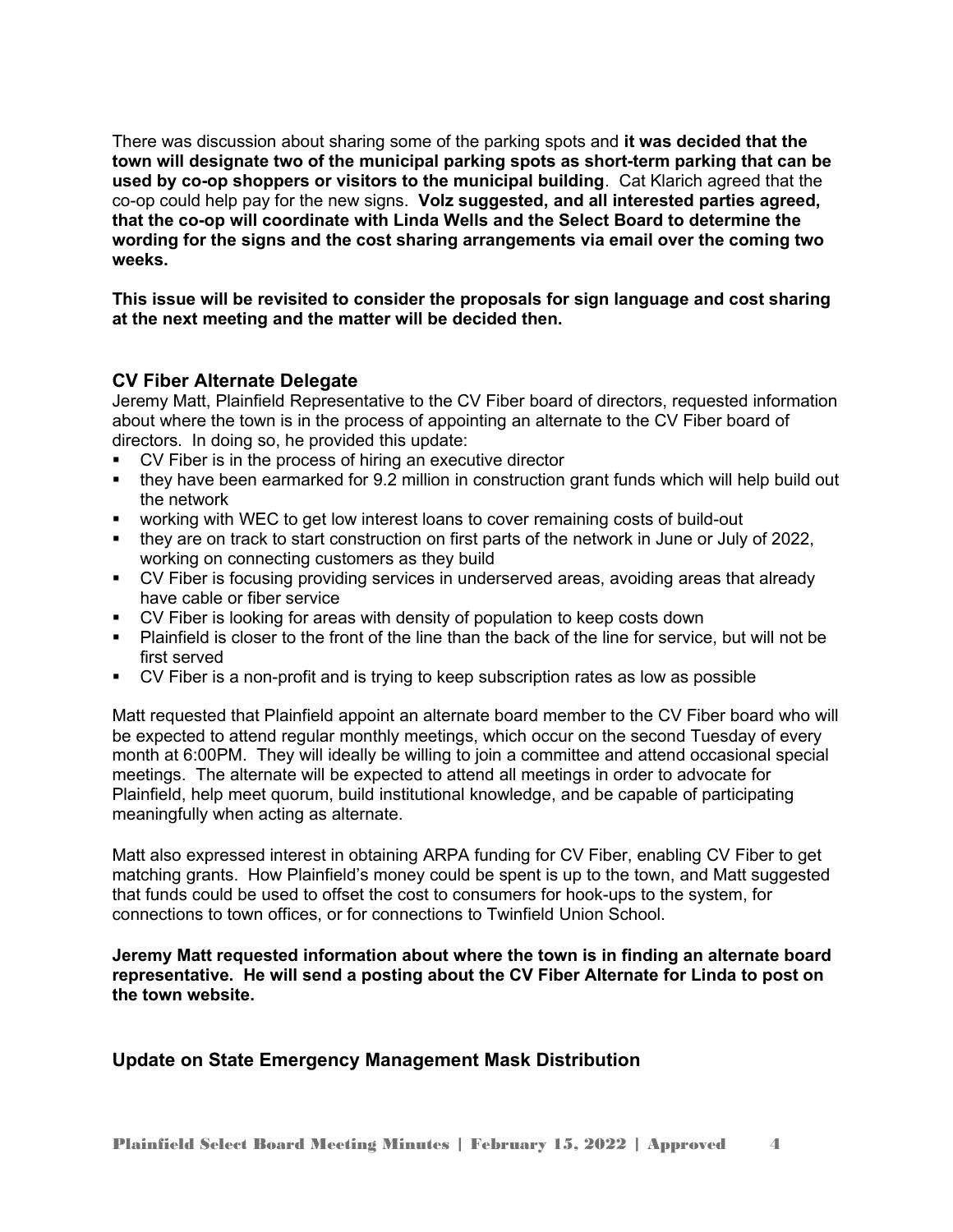Thayer reported that the town received notice of allocation of masks for half of the town's population. The masks will be delivered to the Town Office. **The Select Board will discuss how to distribute masks at the next meeting.** 

## **Public Comment**

There was no public comment.

#### **Update on Pedestrian Bridge Construction**

There was no update on the pedestrian bridge project.

#### **Gully Remediation Project Maintenance Agreement Approval**

Christian Meyer of the Central Vermont Regional Planning Commission (CVRPC) was in attendance and reported that he sent an email out to the Department of Environmental Conservation (DEC) requesting clarification about the town's maintenance contract for the gully remediation project, but hasn't received a response. The Select Board expressed concerns over the town's capacity to deal with the burden of the maintenance as defined by the DEC.

**Next step: Meyer requested an outline of what the town can take on for maintenance. He will gather more information about anything beyond the .5 day mark required by the project. He will share information as he receives it. Thayer offered to meet with Mike Nolan to find out what the Road Crew feels able to take on.** 

Volz noted that if the town chooses to terminate more sediment will enter the Winooski, compromising the quality of water downstream. This will create limitations to future development in the town.

#### **Other Business**

Items for future agendas were discussed and are listed below.

## **Sasha Thayer moved to adjourn the meeting at 9:12PM and the motion carried unanimously.**

#### **Agenda Items for Upcoming Meetings**

February 22, 2022 Town Meeting Informational Meeting

 **Due to Town Meeting time needs, the twice-monthly Select Board meetings for March will be on Wednesday, March 9 and on Tuesday, March 22**

#### **March 9, 2022 Agenda Items**

- **Conservation Commission**
- **Hardware Store Building Garbage Containers**
- **Fleet Permits**

Plainfield Select Board Meeting Minutes | February 15, 2022 | Approved 5